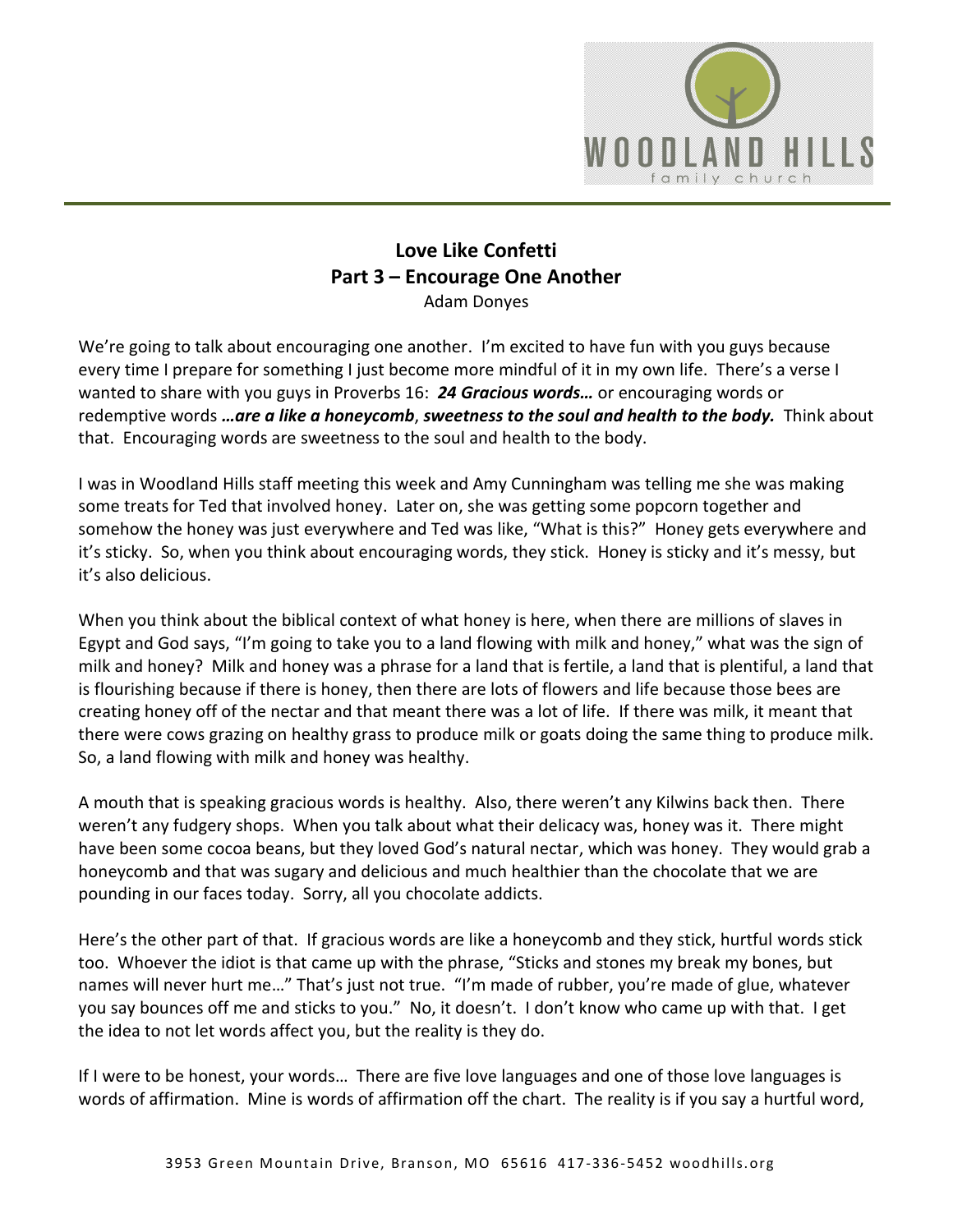it may not scar externally, but it scars internally. Maybe sticks and stones scar externally, but the reality is words can scar internally. We have no idea, Woodland Hills, how powerful words are.

Think about this for a second. When God created the world, he didn't create it with his hands. He spoke. **Words have power**. When God brought Adam to life, he didn't use his hands to bring him to life. What did he use? His breath brought Adam to life.

Our breath, our mouths, our lips have a lot of power. Because of the culture we're in with social media and news and everything else that's pitting us against each other, whether you're a conspiracy theorist and you think it's Russia pitting us against each other or whatever it is… I'm not here to say that. I'm here to say this. We're here to encourage one another and culture fights us from encouraging one another.

It's hard for some of us to encourage. If I told you – I'm not going to because I don't want it to be awkward for you – to turn to your spouse right now and tell me one thing really encouraging and positive about them, for some of you, that might be difficult. For some of you right now with a rebelling teen, it might be even more difficult to encourage what that teen is doing awesome at. So, we guard our encouraging words.

We also do this. We don't encourage others sometimes because we're envious of what others have or the way God is using them and not us. So, rather than encouraging them for doing awesome things or for the way God is using them, we'd rather not encourage them at all because we don't want to lift them up. **We can't guard our encouraging words especially from fellow believers. We should be the most encouraging people that there are.** 

I asked my wife's permission to share this story. My wife would give you the shoes off her feet. She's the most sweet, gentle, quiet spirit, giving, loving, amazing mom I know. She's a giver, she's sacrificial, she loves Jesus, she's amazing. So, I asked if I could share this story because there's one thing she refuses to share – with me, the boys, with any guest, with anybody at a restaurant – and that's her dessert. My wife loves her dessert. She doesn't eat it very often, so when it comes around, she's extra protective.

Whenever we have guests over at our house, I make the giant pizookies, which are skillets filled with chocolate chip cookie. The other night, we had three guests over at our house; they were staying with us. There were three of them, so I figured Steph and the boys could share one. They are the size of your face and then you scoop like… I've got Blue Bell Chocolate Mint, Cookie Dough, and then Vanilla, so two scoops of melting ice cream on top of that hot cookie out of the oven with the skillet and the hand thing so you don't burn yourself. I got it for all three of the guest and I thought, *I'm just going to make one for her and both the boys. The boys don't need a lot of sugar right before they go to bed*.

She says, "Oh no, no, no. You can make the boys their own cookies."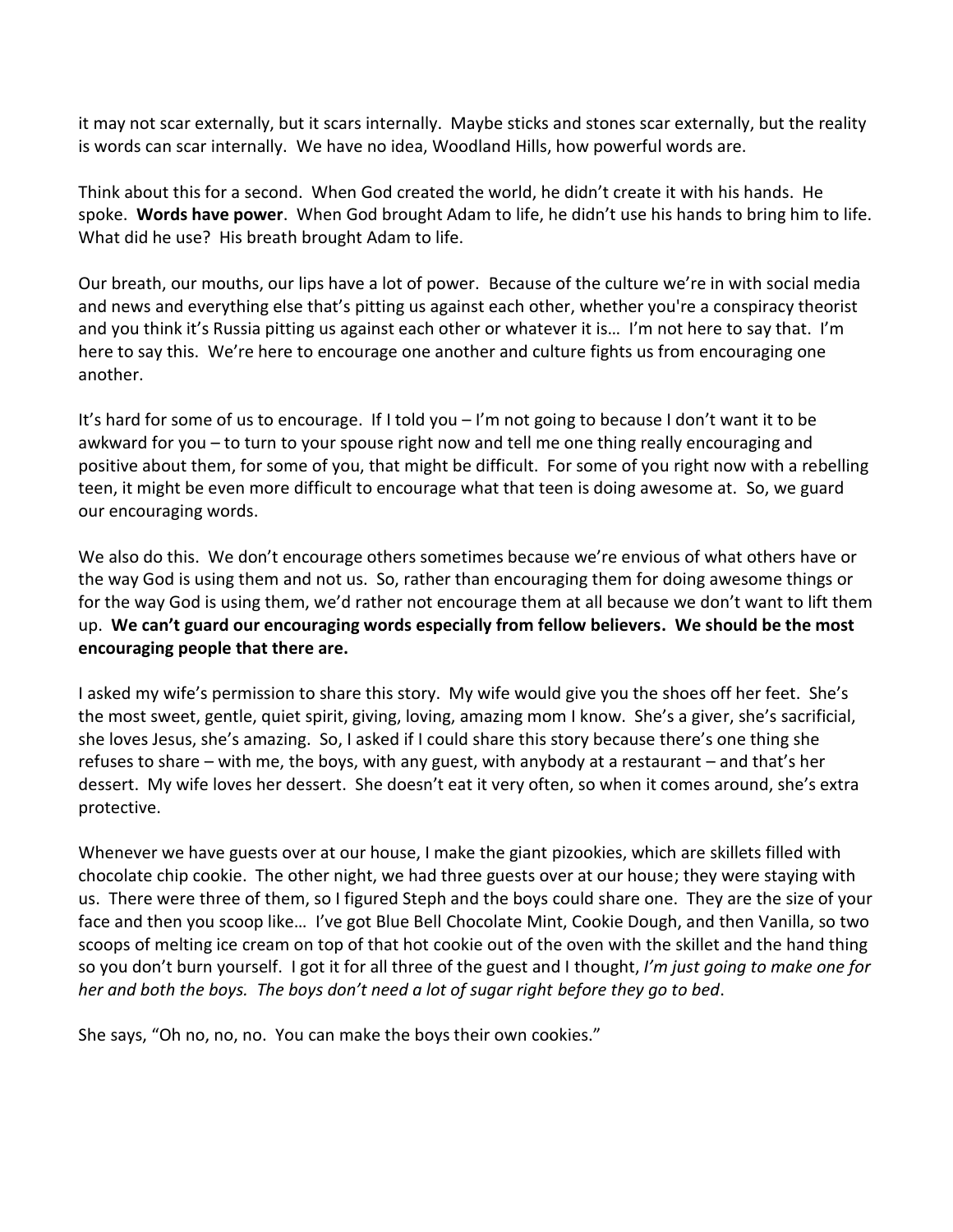I'm like, "Sweets, you don't need that whole cookie." And I wasn't making any insinuation on her weight whatsoever. I'm not that dumb, right? It's like the wife that says, "Do I look fat in this," and the husband responds, "Do I look stupid?" You don't respond to that.

I just went along with it. I was like, *She's not going to eat all this anyway, so I'll just make four pizookies*. She literally gets mad. She is mad.

She's like, "No, I'm not sharing with the boys." She was dead serious. Then she eats half of it and she's stuffed and then she's apologetic. She's like, "Oh my gosh, yes, the boys can eat it. I can't eat anymore."

It is hilarious how much she loves her sweets and I love that about her, but **we shouldn't guard our encouraging words like we guard our desserts.** We have to give away the sweet nectar, we have to give away the encouragement, the health to the body, the sweetness to the soul. Are your words sweetness to the soul? Do they encourage? Do they lift? Do they build up?

Here's why, as believers, we at Woodland Hills need to be the most encouraging. It's because I promise you that when you walk out those doors today and the rest of the week, you're not going to hear a lot of encouragement. I can promise you that. Social medial, Fox News, CNN, MSN… I don't care where you get it, work or wherever you're at, you're not going to find a lot of encouraging environments. That's why when people do find places of work that are encouraging, they want to stick there because it's so life-giving.

I have a really easy verse for you guys to memorize this week. This is one of the very first verses I memorized because it's just like a little kid's book: 1-2-3-4. Matthew 12: 34. It's the easiest verse you're ever going to memorize. Matthew 12: 34 says, "*For out of the abundance of the heart the mouth speaks."* So, if you want to know what's in the heart, see what's coming out of the mouth.

As a matter of fact, Jesus said this in a couple of ways. He also said, in Matthew 6: 21, "*For where your treasure is there your heart will be also."* So, where you spend your time and money and where you speak is a great indicator of what's going on in your heart. Do you want to see what you value in your heart? See where you're spending and giving your money. Do you want to see what you value in your heart? See where you're spending and giving your time. Do you want to see what's in your heart? See what you're speaking.

To contextualize this for Millennials and Generation Z, I could say this: For out of an overflow of the heart, the tweeter tweets. Or the Instagramer grams. Or the snap chatter snaps. For out of the overflow of the heart, the things that we're projecting, that comes out. Whatever is in the heart, Jesus said, is going to come out.

**Gossiping Mouth = Man-Pleasing Hearth**. So, you can look at this. If you have a gossiping mouth… What's coming out of the mouth is pointing back to what's inside the heart. So, a gossiping mouth usually points back to a man-pleasing heart. What gossip does is it puts somebody down. So, you step on somebody else to try to elevate yourself and feel better about yourself. That's a man-pleasing heart.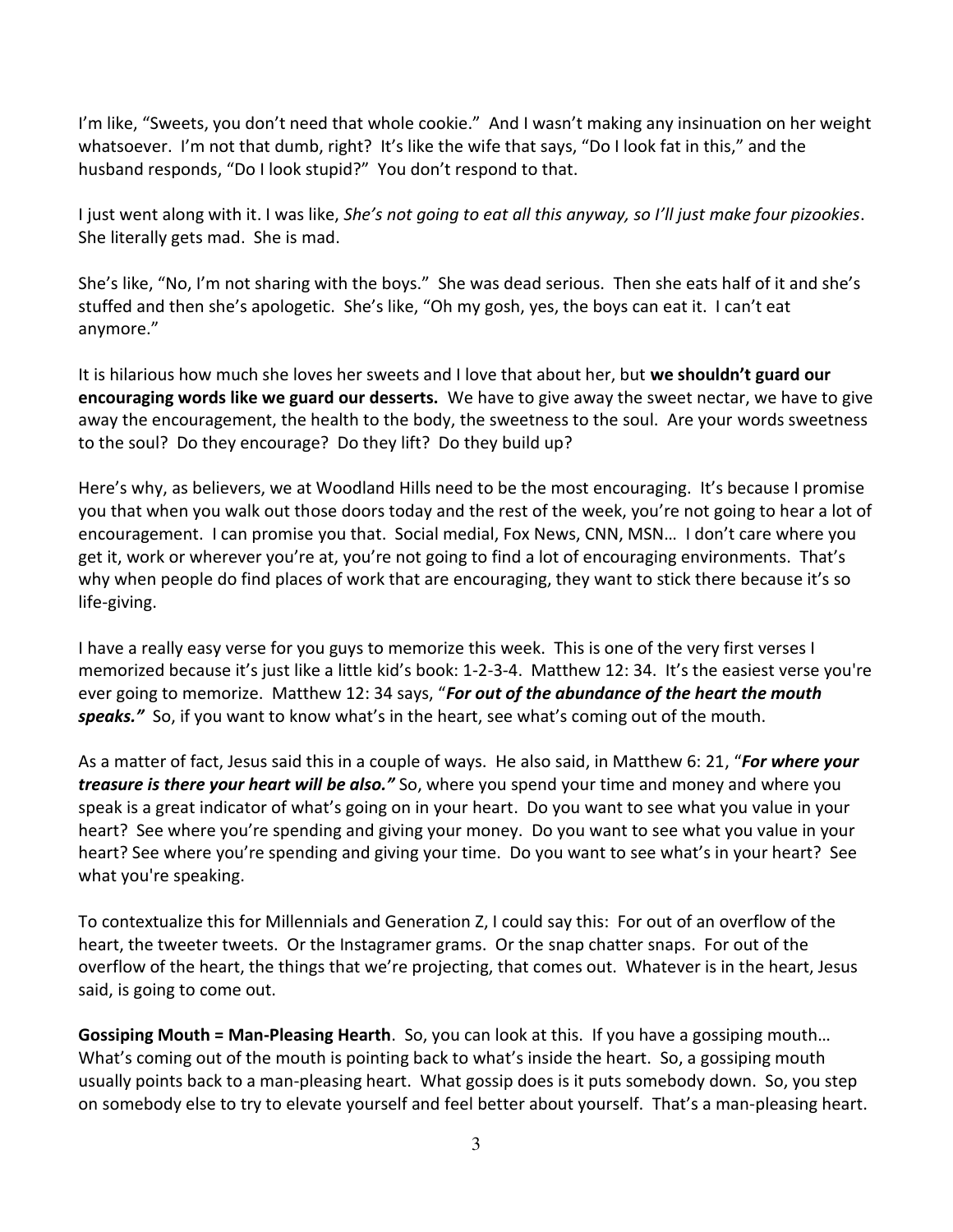That's trying to get other people to approve of you and disapprove of somebody else. That's the fearful thing about gossip and how it goes down to the inmost parts, as the writer of Proverbs says. When you talk about a man-pleasing heart, we have to be encouraged with Galatians 1: 10. Am I trying to win the approval of man or am I trying to please man? For if I were trying to please man, I would not be a servant of Christ. You see, someone who is secure in Christ and being a servant of Christ isn't worried about a gossiping mouth because they're not worried about a man-pleasing heart. They know they are already approved in Jesus.

**Filthy Mouth = Impure Heart**. If someone usually makes inappropriate sexual comments or refers to inappropriate things, that's a great indicator that they might be addicted to pornography or they are looking and filling their minds with a lot of impure things and it's coming out in their mouth. I can usually identify teens… As you know, I spend close to 340 days a year with teens. Usually, what's coming out of their mouth when I'm in the background is a good indicator of what they're filling their heart with. David says, in Psalm 5:10, *Create in me a pure heart and a steadfast spirit*. And when we see, in the Book of Psalms, the prayers that David prays, when he began filling his heart with pure things, the prayers that were coming out of his mouth were much more pure and holy; they weren't filthy. So, a filthy mouth usually indicates an impure heart.

**Critical Mouth = Bitter Heart.** If we're always critical toward everything our spouse does or we're super critical of our kids and they can't do anything right or we're critical towards our bosses or those above us in leadership and we're just always critical, it's a good indicator there's some bitterness there that you're dealing with. A critical mouth usually points back to a bitter heart.

Ted talked about this last week with Ephesians 4: 31-32. "Get rid of all bitterness, brawling, slander, along with every form of malice. Be kind and compassionate toward one another, forgiving each other, just as in Christ, God forgave you and I." So, if you're critical towards everything your spouse does, and it seems like nothing they can do is right and they're always walking on eggshells, who are you bitter at? What are you bitter towards? Who are you bitter towards? What's the bitterness in there? Why are you so critical?

**Boasting Mouth = Insecure Heart**. Have you ever noticed how people who are great never have to tell you how great they are? Roger Federer does not walk around bragging, "I'm pretty good at tennis. You should check me out." Michael Jordan doesn't walk around saying "Hey, back in my day, I used to shoot the ball really well. If you don't believe me, go watch some of my film." No, he doesn't have to.

It's like every high school football player was one injury from being a High Division I quarterback somehow, right? You all hear those stories.

No one who is great ever has to tell you how great they are. I wish some other famous person in our world would say this, but I'm not going to go into that because this is a sermon on encouragement. I'll just let you think about who boasts a lot that might have an insecure heart, but I think they are doing a lot of other great things for this country and I'll leave it at that.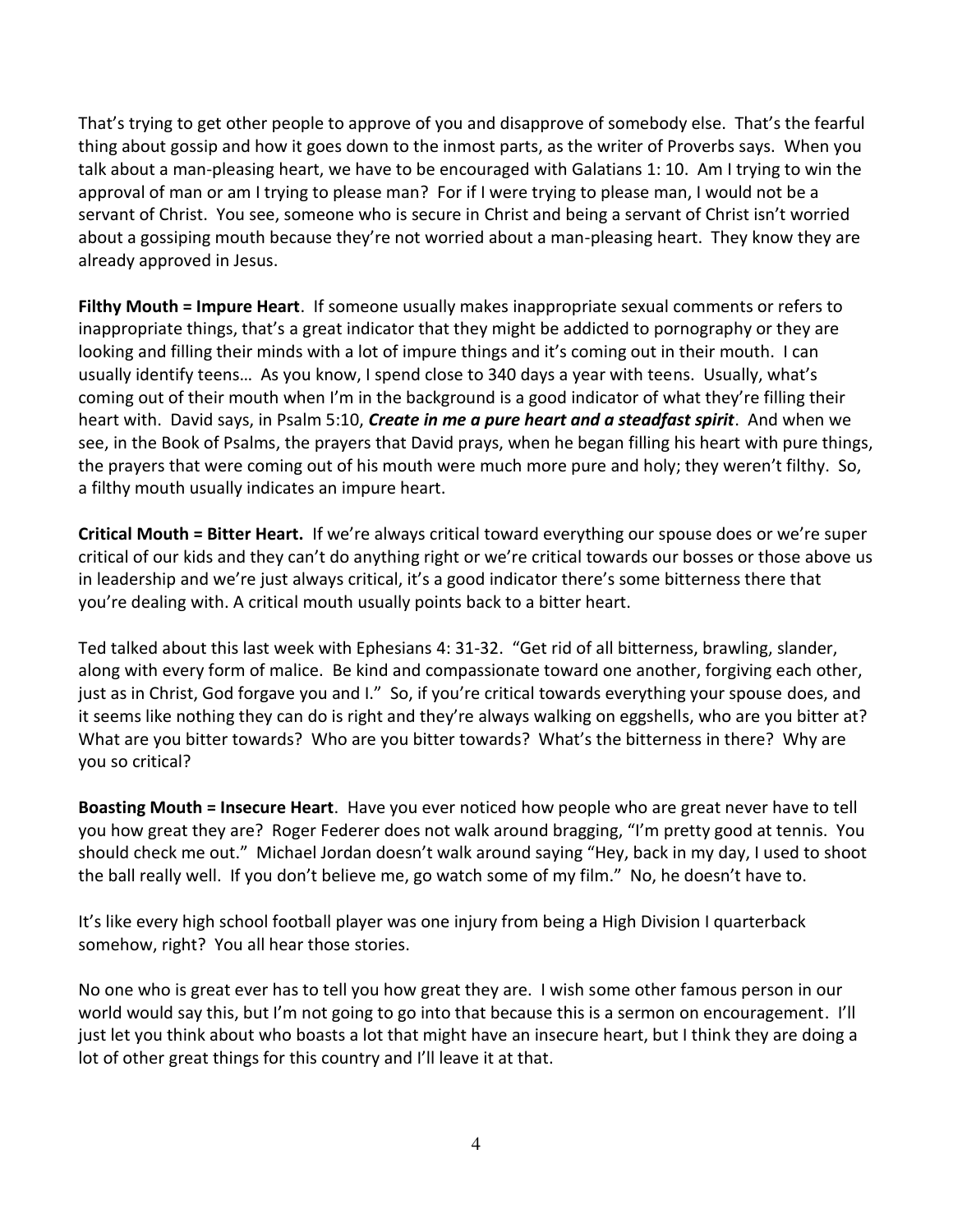**Negative Mouth = Fearful Heart**. If the glass is always half empty, what are you fearful of? What fear is driving your heart? Jesus said, "Do not fear." Jesus didn't only see the glass as half full; Jesus said, "The glass is over flowing, come to me you who are thirsty, you'll never thirst again." This thing just keeps bubbling, it just keeps overflowing. Jesus was always positive. Jesus was a realist and what I mean by that is he told the truth. Jesus said, "You are going to face some troubles." Well that's not very encouraging, Jesus. "But, take heart because I have overcome the world."

You're going to face some difficulties as a Christian but let me encourage you. I've read the end of the book and in Revelation 22, we are all going to win that are in Jesus Christ. So, there's no fear. There is no reason to allow Fox News to drive a fearful heart and a negative mouth. There's no reason for gloom and doom and starting to pack down below the earth and get those pods and everything else. Don't worry about that, you crazy hoarders, we're going to be okay. Jesus wins. If it does come to an end like that, guess what? You get to be with Jesus; that's great news. I'd rather be with Jesus than underneath the earth for two years, are you kidding me? That sounds awful.

**Slandering Mouth = Angry Heart**. When you slander and put down other people, it usually points back that you're angry. What are you angry about? Why are you angry? When we slander others… And sometimes it's not even the people, we're not even angry towards those people. We're angry towards something else, so we slander other people.

**Judging Mouth = Guilty Heart**. When you talk about a judging mouth, Jesus said, in Matthew 7: 1-5, "Do not judge other lest you be judged. For the same way you judge others, you too will be judged." Why do you look at the speck in your brother's eye when all the time, there's a plank in your own eye?" Think about that illustration. When you think about a speck that you guys can't even see on my finger right now from this little piece of paper, versus a plank in your own eye… Think about that.

So, a judging mouth usually means that you have a guilty heart. You're judging others to ignore the things in your own life that you need to resolve. I don't sit on that thrown. I'm never going to judge any of you, trust me. I have lived a paganistic lifestyle and by the grace of Jesus, I am standing up here before you today. I'll allow the one true and only judge. Now, I'll hold people accountable. There's a big difference between lovingly holding people accountable and judging people. Judging people makes you think you're better other people. No, we're all depraved; we all have sin inside of us that we need grace for, amen? A judging mouth usually means a guilty heart.

**Controlled Mouth = Peaceful Heart**. Here's the positive spin. Some of you in here have phenomenal controlled mouths. I see this with 60 and 70 and 80 year olds and I'm always amazed. Do you know why they have controlled mouths? They have lived life. They know that money doesn't satisfy. They know fame doesn't satisfy. They know that people-pleasing doesn't satisfy. They've lived life and they've realized that all of this stuff doesn't matter. I've been around some of the wisest, sweetest older people that have such a controlled mouth. In reality, they have such a peaceful heart. They're just ready to be with Jesus. They're so peaceful with their mouth. They're so slow to speak and it's crazy. It's seems like the older we get, the slower we come to speak because we realize we need a peaceful heart.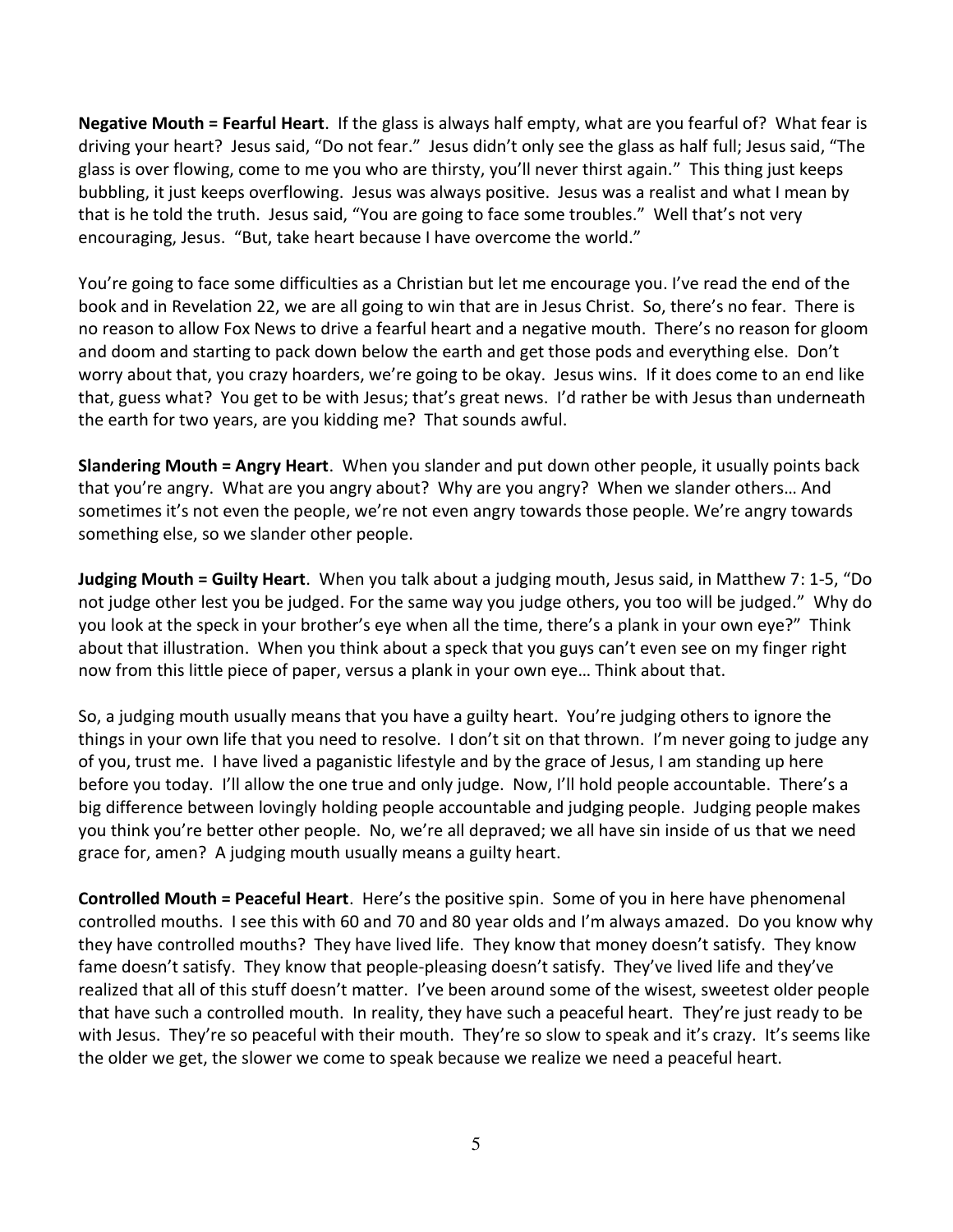**Gentle Mouth = Loving Heart**. My wife has a phenomenal gentle mouth. She is extremely gentle. She has a gentle mouth and it points back to her heart. She is one of the most loving women I know. She is loving towards our kids, loving towards others. A gentle mouth usually points back to a very loving heart.

**Encouraging Mouth = Joyful Heart**. This is what we are talking about today. An encouraging mouth means a joyful heart. Think about that. Where does joy come from? Where does the true source of joy come from? It doesn't come from people; it comes from Jesus. I've noticed that the people that are most passionately following Jesus and secure in Jesus are the greatest encouragers. They encourage people like crazy.

So, here's the good news for all those type A personalities that didn't get to write those down fast enough. When you guys leave today… I created little bookmarks. You're trying to take pictures, or you can't write fast enough. All of you that want one… And I keep this on my desk, true story. When I start seeing what's coming out of my mouth, I ask myself what's going on in my heart today. These are little bookmarks you can put in your Bible or on your dash; wherever you want them. They're going to hand these to you when you leave today. It has the little Love Like Confetti hashtag on the back.

So, let's look at this verse. I think words are very important to encourage. Our words are valuable, they're powerful, they have power. I told you God created the world with powerful words. Words are very powerful. They can give life and they can give death, as James talked about.

Not only are words powerful, but I think sometimes our actions could be even more encouraging than our words. Sometimes our actions can only amplify the words that we're speaking because it's consistent with the encouragement we're speaking. We see here in the Book of Acts an amazing power of encouragement. We call Barnabas the son of encouragement, but what's weird is if you look throughout scripture, you never see him speaking words of encouragement. We just know that in scripture he is called the son of encouragement, so I'm sure he spoke a lot of encouragement, but I think this act that we are about to look at, that he does in the Book of Acts, is one of the most powerful forms of encouragement we see.

Acts 15: 36-40 - *[36](https://www.studylight.org/desk/?q=ac%2015:36&t1=en_esv&sr=1) And after some days Paul said to Barnabas…* Paul and Barnabas had been on these missionary journeys together. They had been sharing the gospel. Jesus had already ascended and now they are out spreading the gospel like wildfire. During that time, a guy named John, also referred to as Mark, was worn out. He was done with the mission field. He jumps ship to chill for a little while because he's worn out on this stuff, so he leaves.

*"Let us return and visit the brothers in every city where we proclaimed the word of the Lord, and see how they are." [37](https://www.studylight.org/desk/?q=ac%2015:37&t1=en_esv&sr=1) Now Barnabas wanted to take with them John called Mark* (This is the guy who was worn out in their earlier missionary journeys). *[38](https://www.studylight.org/desk/?q=ac%2015:38&t1=en_esv&sr=1) But Paul thought best not to take with them one who had withdrawn from them in Pamphylia and had not gone with them to the work. [39](https://www.studylight.org/desk/?q=ac%2015:39&t1=en_esv&sr=1) And there arose a sharp disagreement…* They are both brothers in the Lord, both passionate about Jesus, both advancing the kingdom of God. Paul was like, "No, this guy didn't stick it through. I don't want him."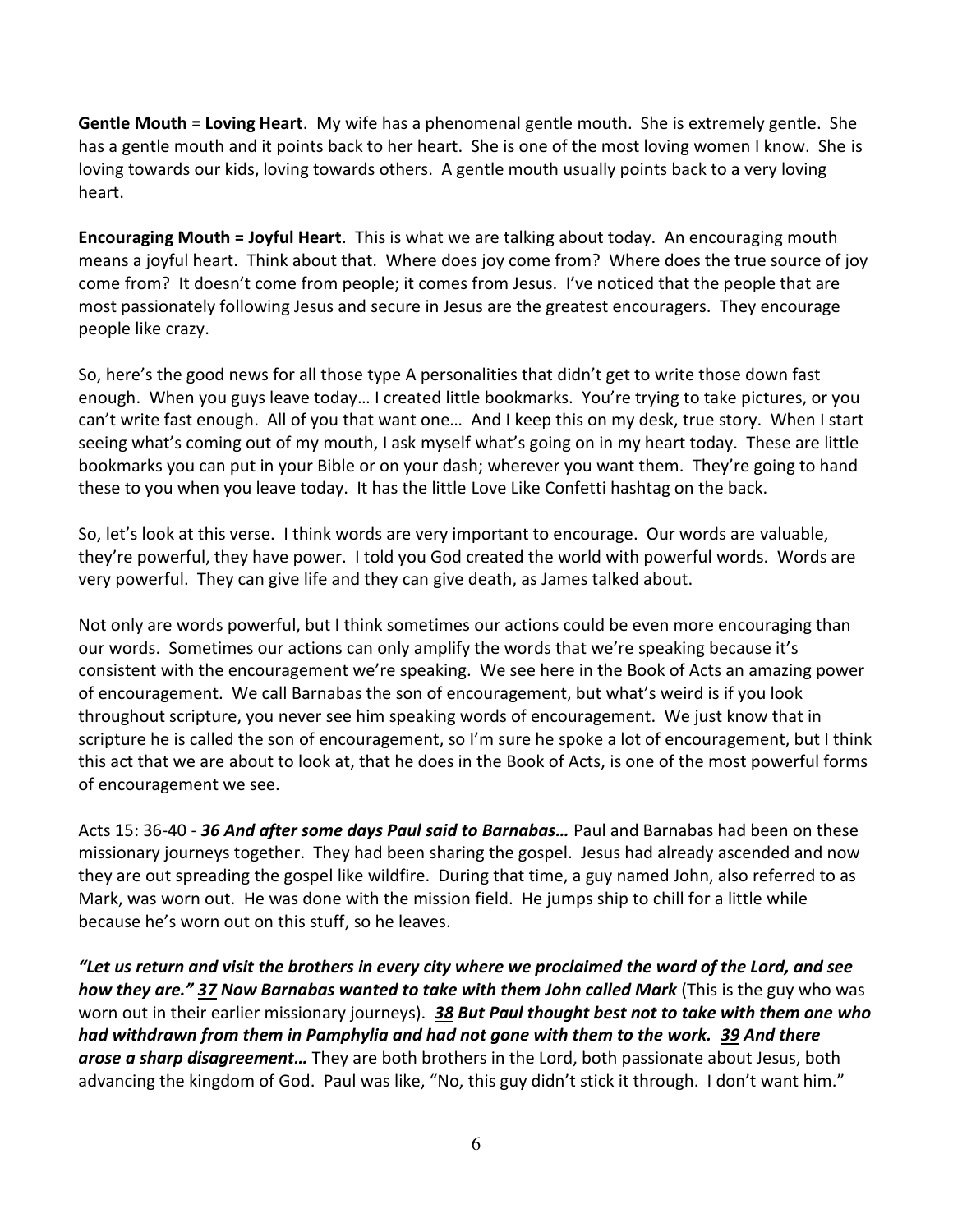We do that with young people a lot. I think if we would stop discouraging Millennials and Generation Z about everything they are doing wrong and start pulling up to what they are doing great.

I'll never forget it in my life. I was 15 years old. I was playing a pickup game of basketball. This African American male, probably in his mid-40s, that I had never met in my life, grabs me behind the head. I think he's going to headbutt me. He looks me right in the eyes and says, "Don't ever lose your fire for life." I didn't know Jesus at the time, but those words made me feel like I was floating on cloud nine that day.

It's crazy that we were just serving down in the Bahamas and I didn't realize this, but someone snapped a picture of me grabbing a 15-year-old Bohemian kid by the back of the head and looking him square in his eyes and telling him, "Don't lose your fire for life. Even though you are from this poor little island and you think nobody knows about you, God knows about you. Don't lose your fire for life." That kid went back… I know this because I know his coach. He was fired up about school…

If we would begin speaking words of encouragement and following through with our actions with Millennials and Generation Z, watch what they could accomplish, rather than everything they're doing wrong and "they're living in my basement and they're playing video games…" Stop naysaying on that and see what…

This is what Barnabas does here. Paul is like, "No, I'm worn out with him I don't want to deal with him." I don't say Paul sinned here because encouragement still needs to be coupled with accountability. We don't need to enable. Don't confuse encouragement with enabling. If people are addicted, don't just be like, "Oh, you're okay; you're going to get over it." No, say, "Hey, I'm in your corner and I'm going to support you and I'm here for you no matter what, but we need to recognize you have a problem and you need help. You need to go see a counselor or rehab or whatever the case may be. But, encourage them through the process. Still hold them accountable but encourage them through the process.

That's what Barnabas does here. John Mark had deserted them in *Pamphylia and had not gone with them to the work.* So, he messed up, but he recognizes it. If anybody recognizes they messed up and they come to you, encourage the socks off of them. Do you know how hard it is for us, for me, for you to recognize we blew it? When's the last time your husband walked up to you and said, "Hey, I blew it." When's the last time a wife walked up to her husband and said, "I blew it, I'm sorry." Any time, ever in your life, Christian/non-Christian, if anybody every comes up to you and says, "I blew it," encourage the socks off them. Do you know how much courage it takes to admit you blew it to other people? That's what Barnabas does.

Paul and Barnabas had such a strong disagreement. *…so that they separated from each other.* They wanted nothing to do with each other, but they still advanced the gospel in their own ministries, so they were still used by God. *Barnabas took Mark with him and sailed away to Cyprus …* He said, "You blew it, but I'm going to do this with you. I believe in you and I believe in second chances."

Our God is a God of second chances. As followers of Jesus, we should be the people of second chances. We should be the ones that come alongside and, as Ted referred to, it's that number "second chance"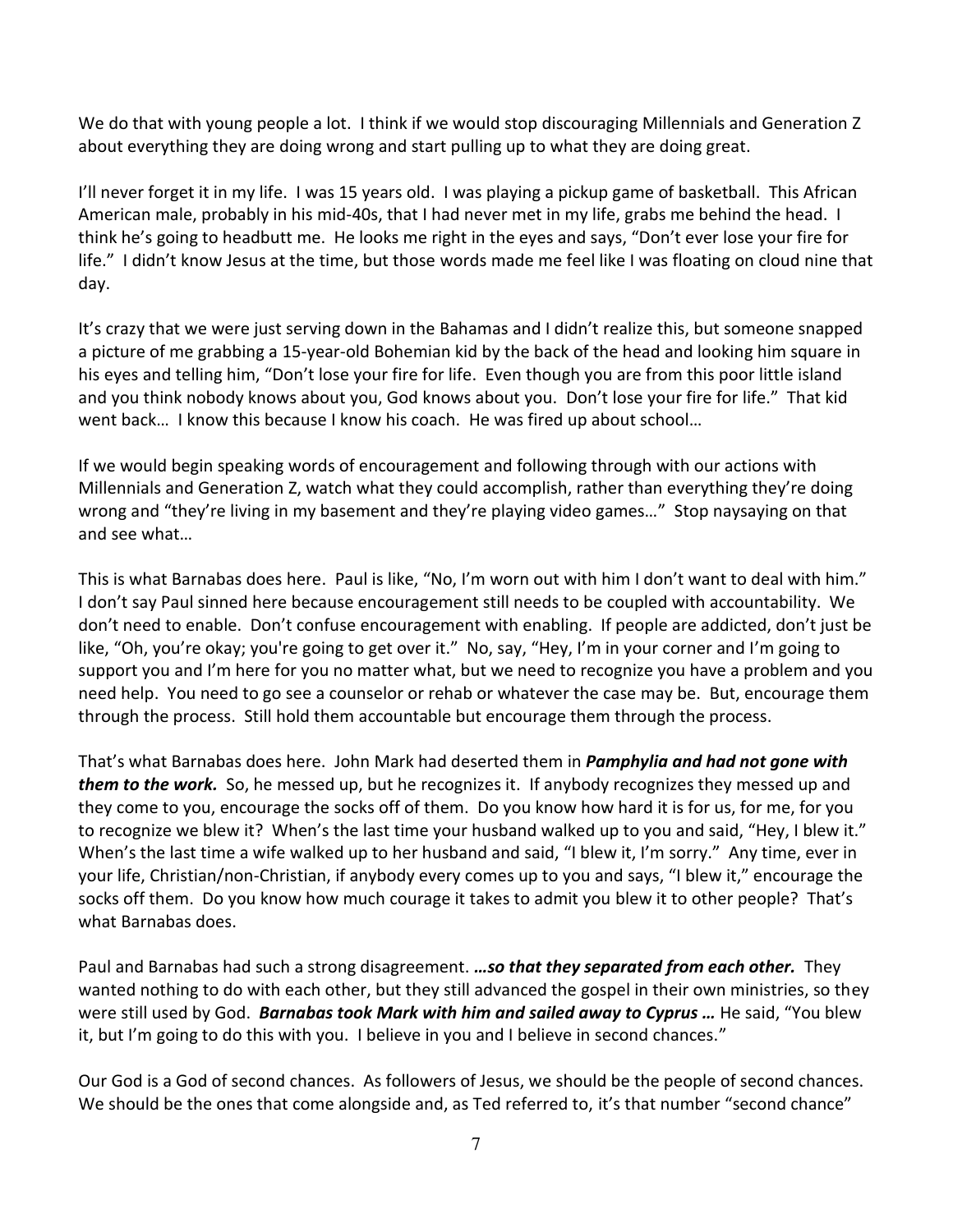and "seventy-seven times seven." No, no, our God is a God of third chances and fourth chances and fifth chances and it goes on and on and on.

## *[40](https://www.studylight.org/desk/?q=ac%2015:40&t1=en_esv&sr=1) …but Paul chose Silas and departed, having been commended by the brothers to the grace of the Lord.*

With that illustration from Acts… **Actions can often be far more encouraging than words**. So, yes, encourage, but let your actions follow through. And we can even be specific in the way we encourage people.

I have a great friend that I work with in the summer and he is probably the greatest encourager I know, but he encourages so consistently and so often and it's the same word that it almost feels generic. One day, I said to him, "Hey, I'm not searching for a compliment here because I know you're going to give it. I appreciate that you tell me I'm awesome every day and I know you tell a lot of people they are awesome, but watch what would happen today if you told them specifically why they are awesome."

"Corey, you're awesome!" Well, Corey is awesome. Corey is the one who does all of our film and all of our media and all of our stuff for Woodland Hills. He is awesome, but do you know why he's awesome? He's awesome because that video you just saw before service didn't take five minutes to put together. The editing, the shooting, the jumping in the cars, the getting around, his gift, his skill that God has given him, his ability to use lighting and music and timing to make trailers and all the effort and time to put into that, Corey, that's awesome. That's specific, right?

"Katie, you're awesome!" Why is Katie awesome? All the details she puts into worship every week and making sure all the slides work for the speakers and the hospitality and the way you own all the little details at Woodland Hills, Katie, that's awesome. They way you bring life to everybody.

Do you see the difference? Watch what happens. Go to lunch after church today and just observe the server. After you've already intentionally encouraged your own family, just watch your server and then encourage them in something specific. It will change their entire day. Words have power.

We had a staff meeting this week. At the beginning of staff meeting, I brought up Proverbs 16: 24. I wrote all my staff names on the board and then I circled them. I said, "Let's bring health to the body, let's bring sweetness to the soul today before we get started with the ton of to-dos we have for this week."

All my staff started drawing little lines out from those bubbles and they just began writing two to four words that they really see that that person is great at and God's gifted them with. What if you did this with your own family? What if you just took out a piece of paper and wrote the names of everyone in your family. Then, throughout the day, people could go up to the piece of paper, draw a line out and point out things that that person in your family does great, things that that person does well.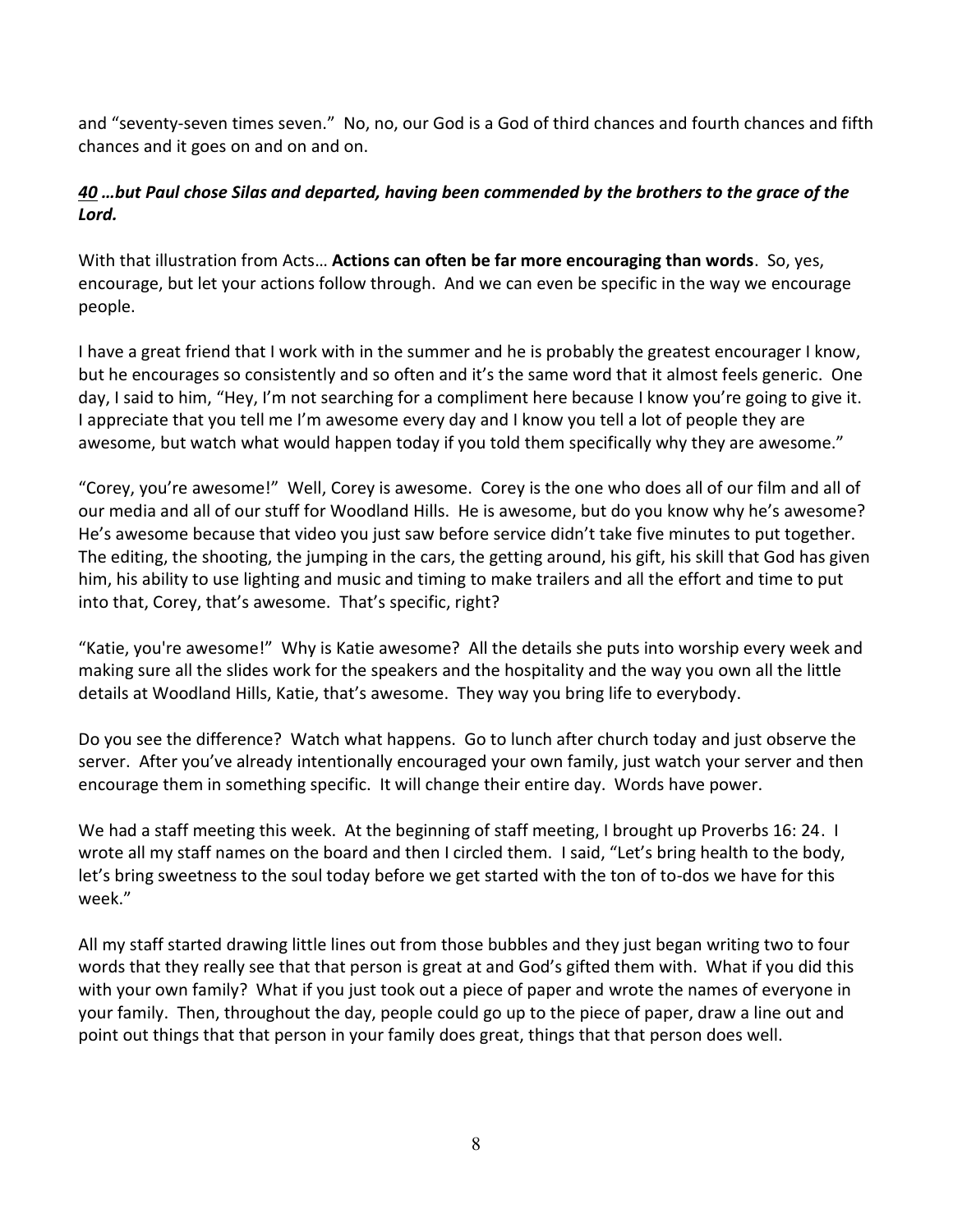When we started that staff meeting, everybody was full of life because what did we do? We spoke life into each other. We didn't focus on the things that were done wrong or the things that needed to be fixed. We spoke life into each other and then moved forward.

Hebrew 3: 13 says this: *But encourage one another every day, as long as it is called "today," that none of you may be hardened by the deceitfulness of sin***.** It doesn't say monthly, it doesn't say weekly. Encourage one another daily. Did you encourage your spouse yesterday? Did you encourage your kids yesterday? What did the drive to church look like today? Was it encouraging? Was it exciting to come to church? "Hey, sweetie, you did an awesome job getting the kids ready to go to church today. I know it's a brutal thing to try to put shoes on a three-year-old, but you get it done every day. Thank you, you're awesome. I often forget how much work that takes."

Encourage one another daily. Here's why the author of Hebrews is saying this, Woodland Hills: they know that you are going to be discouraged by the world daily.

I got off Facebook a couple of months ago. It didn't encourage me whatsoever. Maybe it does you. I'm not telling anybody to boycott and walk out on Facebook. That's not what I'm saying. With all these walkouts that are going on right now, I don't think the answer is walking out. I heard a Christian football coach at San Diego, California say this yesterday. He said, "How about instead of walking out, all you high school students, why don't you start walking around and seeing these people that are hurting, that are quiet, the ones that are committing these acts of violence, and instead of walking out, why don't walk around your campus and see who you could go encourage and speak life into." I thought that was so good.

I got off of Facebook. It's funny, I don't know if you've ever deactivated your Facebook account, but once you do, they want to know why. They want to know why you are kicking them to the curb. There's a list of eight options, right? "Just temporary." "I'll be back." "Don't like it" "Too many ads." Then there's another option with a box that you can type in. Well, I'm a communicator. I clicked "other" and I went at it. "It's toxic. It's more like anti-social network than it is a social network. It's negativity and people are just full of hate." They didn't bug me, so I'm off Facebook and it's worked great.

If I'm wanting to encourage others, I need to be filling my soul with things that encourage me. If I'm going to do that daily, I need to stay away from things that are discouraging me daily and find ways that I can be encouraged daily. As long as it called "today," that none of you may be hardened. Think about that. Facebook was hardening me. Everybody is so critical and everybody is so toxic and everybody is so mad and everybody is so angry.

Watch what happens when you encourage somebody daily. Watch the trajectory of their life, their day, and how it will change. It's amazing; I've seen it happen time and time again. I've devoted my life to encouraging teens and believing in teens. Watching their trajectory change just by words of encouragement from God's word; it is amazing. All of you in here have that same ability. You all speak words every day. You have the ability to change the trajectory of somebody's life with your words and your actions.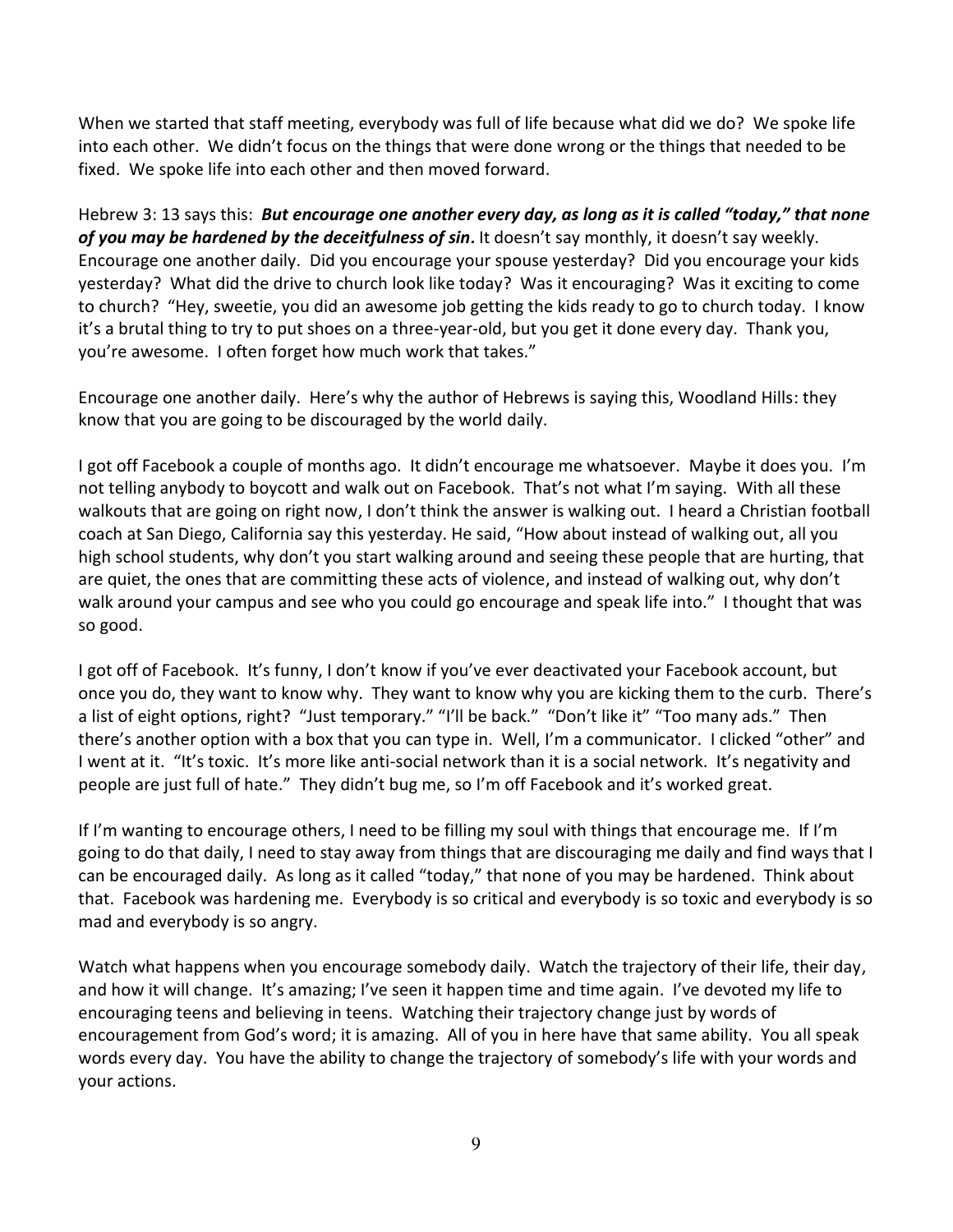I wanted to honor Billy Graham because we know he passed away this last week. What a great saint he was and what he did for this country. He said this and I though it was so powerful for me as a parent because I know I've messed up as a parent already with a five-year-old and a three-year-old.

*"No parent is perfect; we all can look back and think of things we could've done to help our children be better prepared for adulthood. And sometimes it's best to admit it to them and encourage them to learn from our mistakes."*

Your child doesn't want to hear how you used to walk to school uphill both ways in the snow. And the weight we can put on them where they feel like nothing they do is good enough.

My wife and I had a young man from Paragould, Arkansas stay with us this last week. He was up for the practice at basketball AU practice in Nixa, so he stayed with us on Friday night and then went up and practiced Saturday and then went home. He got in pretty late Friday night. My wife and kids were already in bed. I met him at about 11:00 at night and he crashed. He got up for practice and we didn't see him again.

When he woke up, he came upstairs. He made sure he introduced himself to my boys and my wife. He looked her in the eye and shook her hand. Then he went to practice. He was really sweet. I gave him a bowl of cereal and he ate the cereal, went and rinsed the bowl out in the sink, and cleaned up after himself. When I got back from my day, I went down to the room he was staying in and his bed was immaculate. The pillows were exactly how he found them, the bed was made, the towel was put up; everything was immaculate. I thought, *That's awesome. I need to call his dad and let his dad know. His dad needs to encourage him that I noticed the small things and it's really neat to see a 17-year-old kid who cleans up after himself. He needs to be encouraged in that.* 

Hold on. You might not clap. I called his dad and I said, "Hey, I just wanted to tell you that I'm really impressed by your son. You and your wife have raised him right. I just wanted to tell you he introduced himself to my wife, made his bed…"

He said, "Well, when is he going to start making his bed at home?"

I said, "Well, you're in control of that. All I can tell you is he was in exemplary young man. He needs to be encouraged, so when he gets home, will you do me a favor and tell him I noticed that really small thing and would you encourage him in that?"

You see, if we would encourage young people when they're doing the right thing, they're more apt to keep doing the right thing. Instead of all the things they're doing wrong or not doing… There are plenty; trust me. You can find a laundry list of things that I'm doing wrong. If you'll come alongside and encourage me in the things that I'm doing right, I'm going to keep doing everything to do that.

My wife was a phenomenal encourager to me in this last season. When I say season, I mean literally the last season of basketball. I coached five-year-old basketball. I was ready to quit every single week. My wife was phenomenal. She was just continually encouraging me. "Baby, you're so patient with them.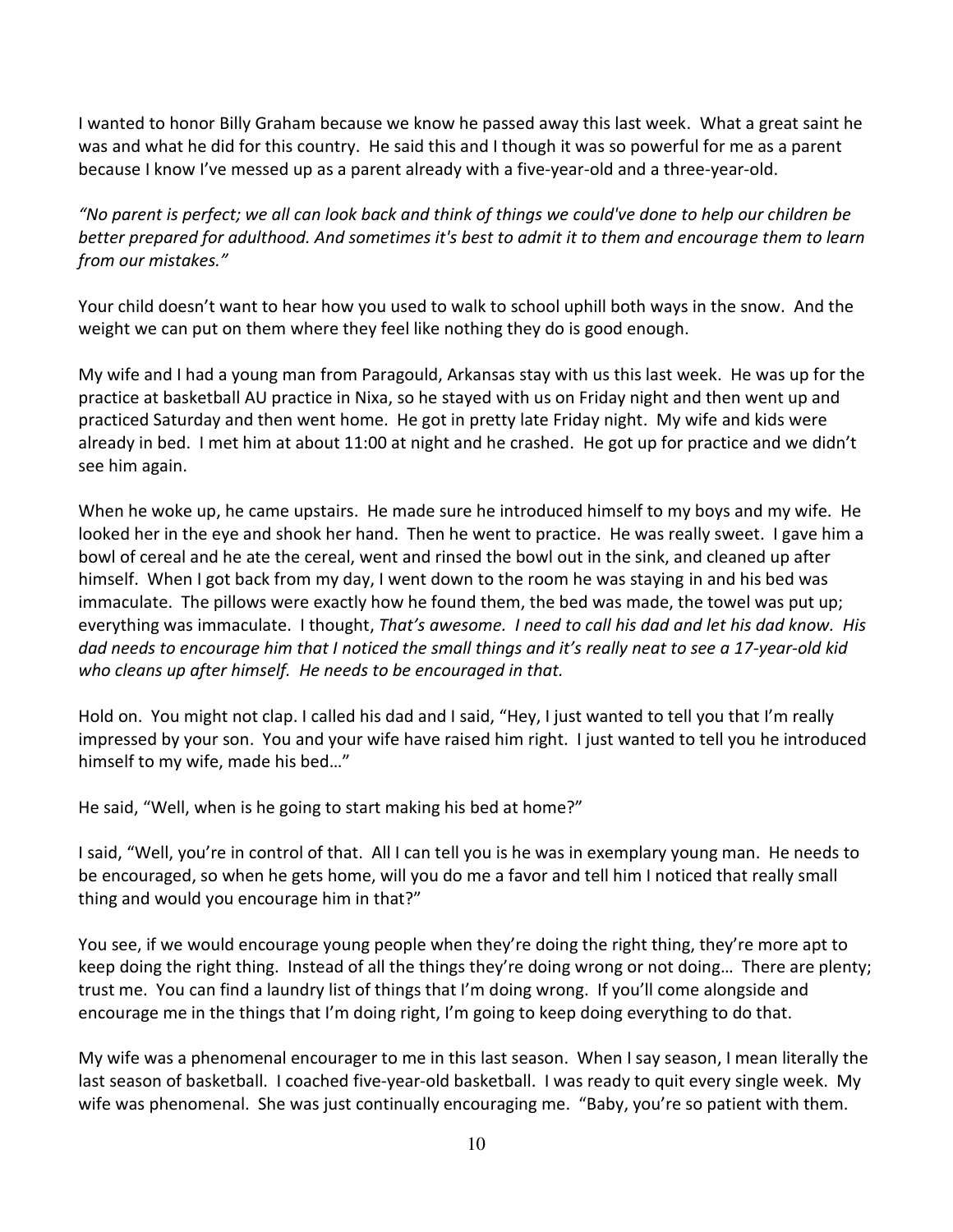You're doing an awesome job." I mean there were times when I was coaching and there would be four kids on the court. I couldn't find the fifth one. I look out and he's off playing hide and seek in the bleachers. There would be other times when they would all decide to play at the same time and there's seven on five. It was the best defense ever. But, my wife was so encouraging with "You're doing such a good job being patient." And that was so awesome that it just encouraged me to do it another week.

## It's great to also encourage people in the word of God. Look at this in Romans 15: *[4](https://www.studylight.org/desk/?q=ro%2015:4&t1=en_esv&sr=1) For whatever was written in former days was written for our instruction, that through endurance and through the encouragement of the Scriptures we might have hope.*

There is no greater encouragement you can pour onto anybody besides this. The greatest encouragement you could pour into somebody's life is God's Word. So, when my wife was approving my patience, when she was encouraging me, she was speaking scripture over me. That's the fruit of the Spirit: love, joy, peace, patience, kindness, gentleness, faithfulness, self-control, against these things there's no law. So, when you encourage people, encourage them with God's Word. "Man, I just saw an unbelievable amount of patience in you and that's really attractive." That's the fruit of the Spirit. That's a sweet aroma. "Your kindness is known and seen by everybody."

I told one of my staff members this week, "You exude joy." That's encouraging when we point out things in the fruit of the Spirit, Galatians 5: 22, that you see in people's life. That's the scripture, that's God's Word, that's him living inside us, pulling these things out. Let people know that you see that in them and watch how much they will be encouraged to keep walking in them.

When we don't give people hope and we just act like they're a lost cause, that's what they're going to feel like. But, when we lift and encourage one another, scripture says… Look at this. *[11](https://www.studylight.org/desk/?q=1th%205:11&t1=en_esv&sr=1) Therefore encourage one another and build one another up, just as in fact you are doing.* – 1 Thessalonians 5:11

I hope in fact Woodland Hills is doing this. If Paul were to write a letter to Ted right now on Woodland Hills, would it say, "Woodland Hills, keep encouraging one another, just as in fact you are doing." I'm telling you that if this body sitting in here this morning were to leave and, for the next month, be committed to encouraging your Walmart checkout person, your oil changer, your hair stylist, and your words were encouragement into people's lives, – Teds going to hate me for saying this – we'd go to five services. People want to be around people that are encouraging and lifting them up and speaking life. People don't want to be around death and things that are dying. Your words speak life. Your actions speak life. And when you encourage people, it is naturally attractive.

I want to be around people in my life that encourage me. The encouragers in my life, I have gravitated the most towards them and they have impacted my life the most. The people that have been discouraging towards me the most, I've gravitated away from and have had deep, painful hurt in my heart.

I've forgiven them, but I can still remember some of the most hurtful things my college coaches have said to me. I still remember some of the nicknames. Willow. Rudy. I was called it all. There are some painful words that were shouted that still stick deep.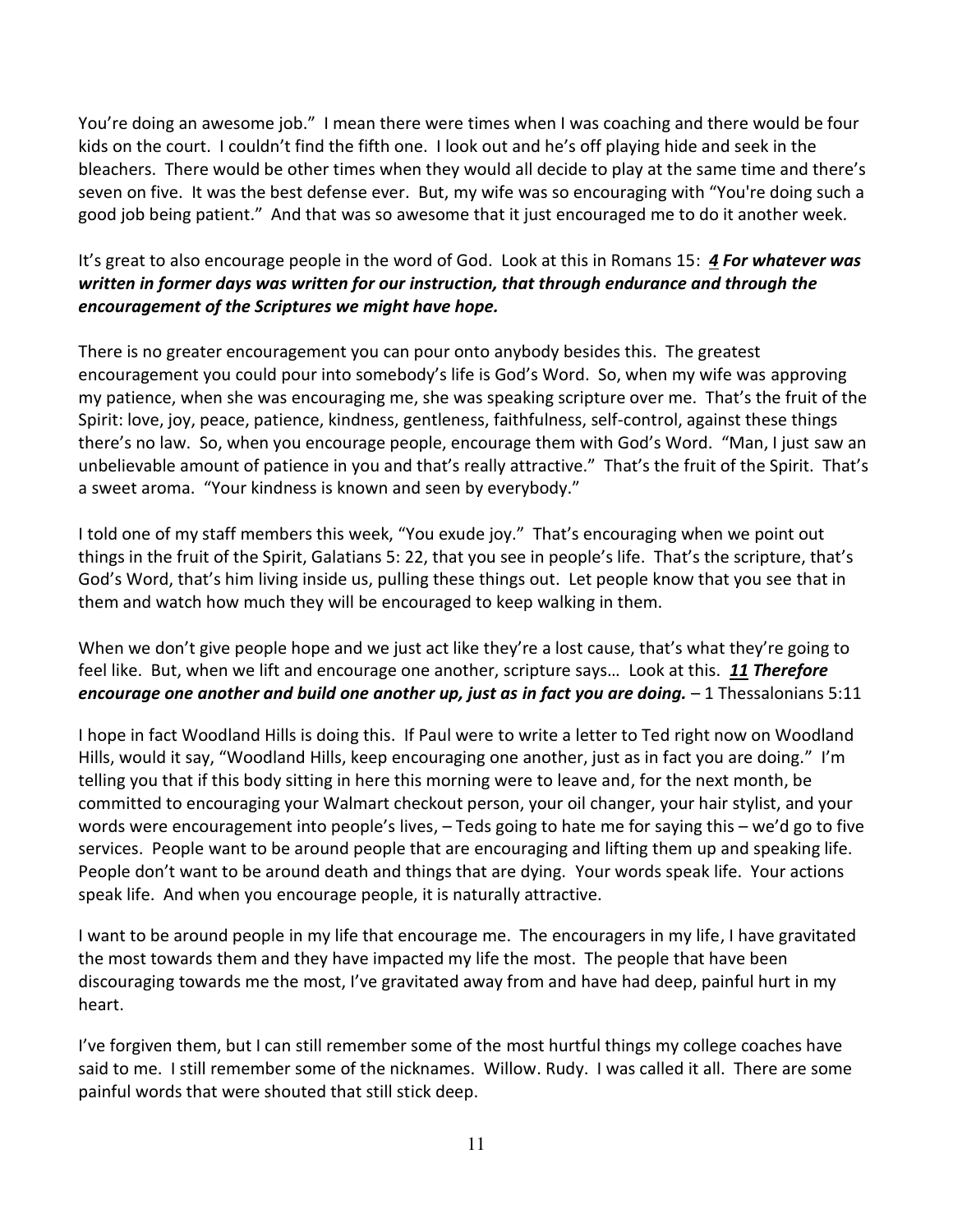I remember warming up at Louisiana Tech when I played for Boise State. The entire baseball team was on the court on their knees, yelling at me, "Thirteen, we're still taller than you." I'm okay. You don't have to feel bad for me. I know I'm vertically challenged, but I'm secure in who Christ made me to be. I fit on a plane, 6'5" and up, how do you like me now? I travel easy. I sleep easy too. There's not a couch I don't like. Encourage one another and build each other up.

It says it again in Ephesians 4. *[29](https://www.studylight.org/desk/?q=eph%204:29&t1=en_niv&sr=1) Do not let any unwholesome talk come out of your mouths, but only what is helpful for building others up according to their needs, that it may benefit those who listen.* If your words this week aren't going to benefit the hearer, don't say them. That's just what Paul is saying to the saints in Ephesus. If you're words this week aren't going to benefit those who hear it, don't say them.

Here's the reality: all of us are in desperate need of God's grace that's given through Jesus on the cross, his life, death, and resurrection. That's the greatest encouragement you and I can receive. That you and I don't get what we deserve. My sweet security guy, right before church, said, "How are you doing?" I said, "Better than I deserve." He said, "Aren't we all." And I said, "Amen." The greatest encouragement I can hear is that I'm not getting the life I deserve.

So, regardless if you think people are being treated how they do or don't deserve, encourage them because envy robs us of encouraging people. Instead of encouraging people that God's using or doing great things, we stop from encouraging because we want what they have. Whoa, don't do that. If God's using people, we should be the first to be excited and encouraging and lift them up and let God use them. Don't hoard it just because you want the spot light or you want the platform or you want the notoriety or you want the recognition. That's not biblical. We should be encouraging our brothers and sisters in Christ when God is using them.

So, you're going to have an opportunity this week… When you leave here this Sunday, wherever you go or whatever you do, you are going to have an opportunity this week to build somebody up. To build your child up, to build your spouse up, to build your co-worker up, to build a stranger up, and so you get to go in and you get to encourage.

"You know what, Sweets, I know this was a really rough day, but I'm just telling you the way you manage this home and the way, even after a long day with two young kids that drive you crazy, you still get this house clean or you still get laundry done or you still get food on the table. You know what? I know we can't get everything done we want to get done, but let me tell you what you're doing is awesome, sweet wife, you're loving our kids well, you're leading them in the Lord, you're getting our laundry done, you're keeping our house in order. Thank you. You are an awesome mom and wife."

"Hey, Buddy, I know you didn't do as well on that test as you wanted to do this week. And I know studying for you is a lot harder than it is for your older siblings. I know it's frustrating that your siblings don't even have to study and they go get an A. It comes a lot harder for you and I know you got a C, but I want you to know your hard work and your willingness to study and put in extra work that your brother and sister didn't have to is admirable. I want you to know I notice how hard you're working. Even though you got a C, I still think you're doing awesome. Great job."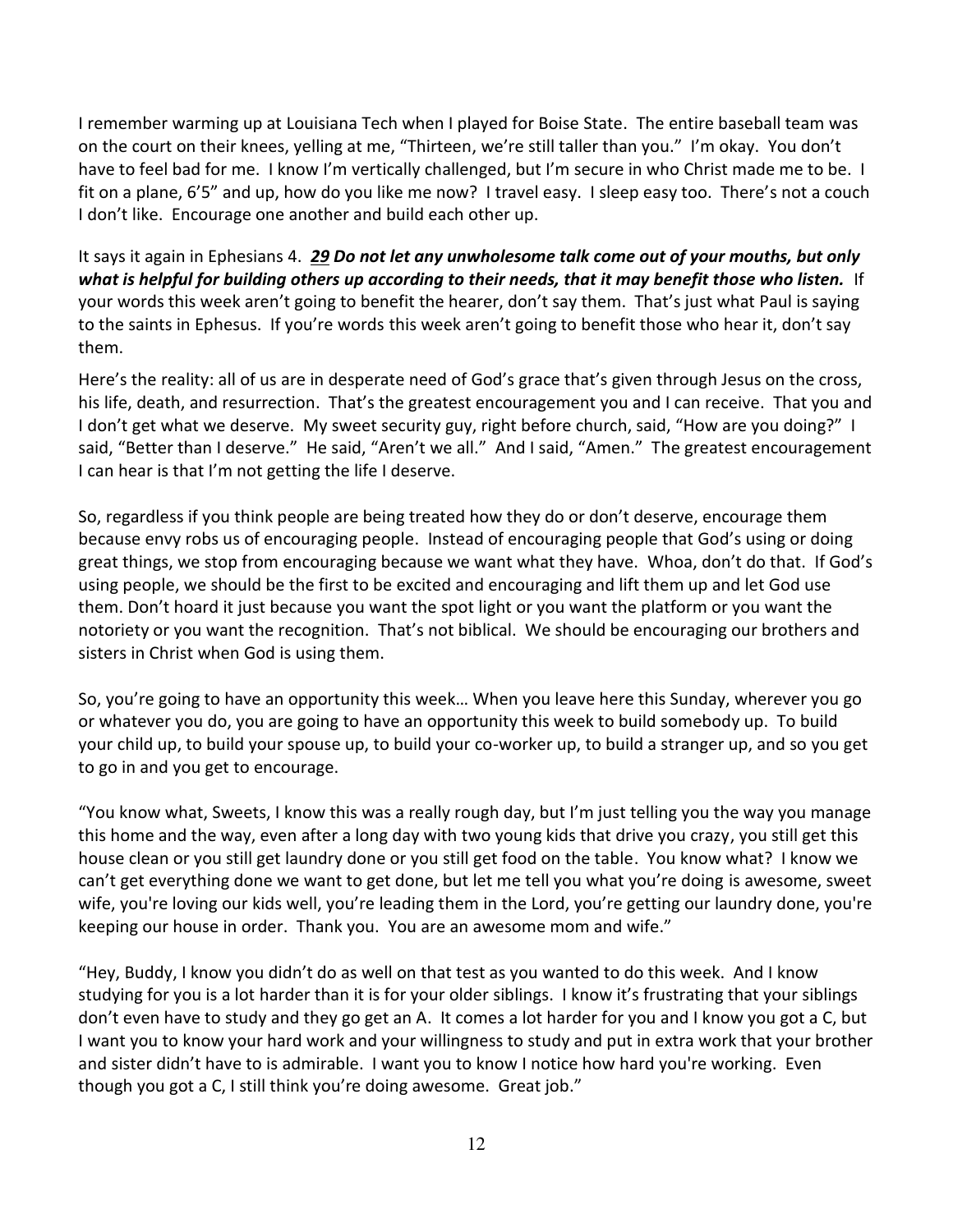"Hey, I know work is really stressful and I know you're having a really tough time and I know your boss is driving you crazy and you're stressed out and there's a lot going on. I just want you to know when you come home and you're engaging with our kids, even after a stressful day at work, and you're giving time for our family and you're loving on us, that means the world to me. You're being an awesome dad, and thanks for loving me."

"Hey, I know, Mom and Dad, you feel like I don't listen and I don't ever pay attention to what you're telling me and that I think I know what's best and I think you're technologically illiterate, but, Mom and Dad, I want you to know I'm watching the way you guys love each other and the way you fight for one another and the way you stick together. I want you to know, Mom and Dad, that's having a profound impact on me. I watch you more than you know and when you kissed Mom on the cheek the other day and when you reached out and held her hand and when you gave love to her, that was awesome for me to see, Dad. Mom, the way you keep being patient with me, even though I'm a knucklehead, I can't tell you how much I love you. Thank you so much."

"Hey, I know you don't know me and I know you might think this is weird, but the way you smile and carry yourself in this restaurant and when I check out at Lowes and the way you're giving life and joy to people, I want you to know that's contagious. The way you just glow, I just want you to know that brightens up my day. Don't lose that sparkle you have in your eye. Don't lose that smile you've given to customers. I've been around a lot or people in this town and I don't always see that smile. I just want to encourage and build you up."

Let me speak a quick blessing over rural communities. Ted and I talked on the phone this week. We talked about how sometimes, in rural communities, there's this cycle that people think they can't break. I love rural communities. I spent some of my life in ministry in a rural community. Sometimes in rural communities, which we are surrounded by, they think you just grow up, go to high school, get a job, and just stay in that rural community, which is okay if that's what God has called you to.

But, I want to speak encouragement into your life that God uses people from rural communities. As a matter of fact, everyone God used in scripture was for the most part from a rural community. There weren't many metropolitan areas at that time. There were like two: Rome and Jerusalem. Everything else was pretty rural.

If you're from a rural community in this area and you come to our church, I want to tell you that God wants to use your life. I want to encourage you and tell you God wants to use you. It doesn't matter where you're from. That never was a part of the equation for God and how he used people. So, as he and Jack Herschend and different people have been looking at a little bit of the disparity in rural communities, let me lift you up today and say you get to have a profound impact not only in your community, but God might send you somewhere else to do something else. If you want to be here and that's the passion that God's given you, great, but I want you to know God can take anybody from anywhere.

He took a boy from San Diego, a southern bell from Tennessee, and smacked them into hillbilly Vegas. So, God can do whatever he wants with whoever he wants.